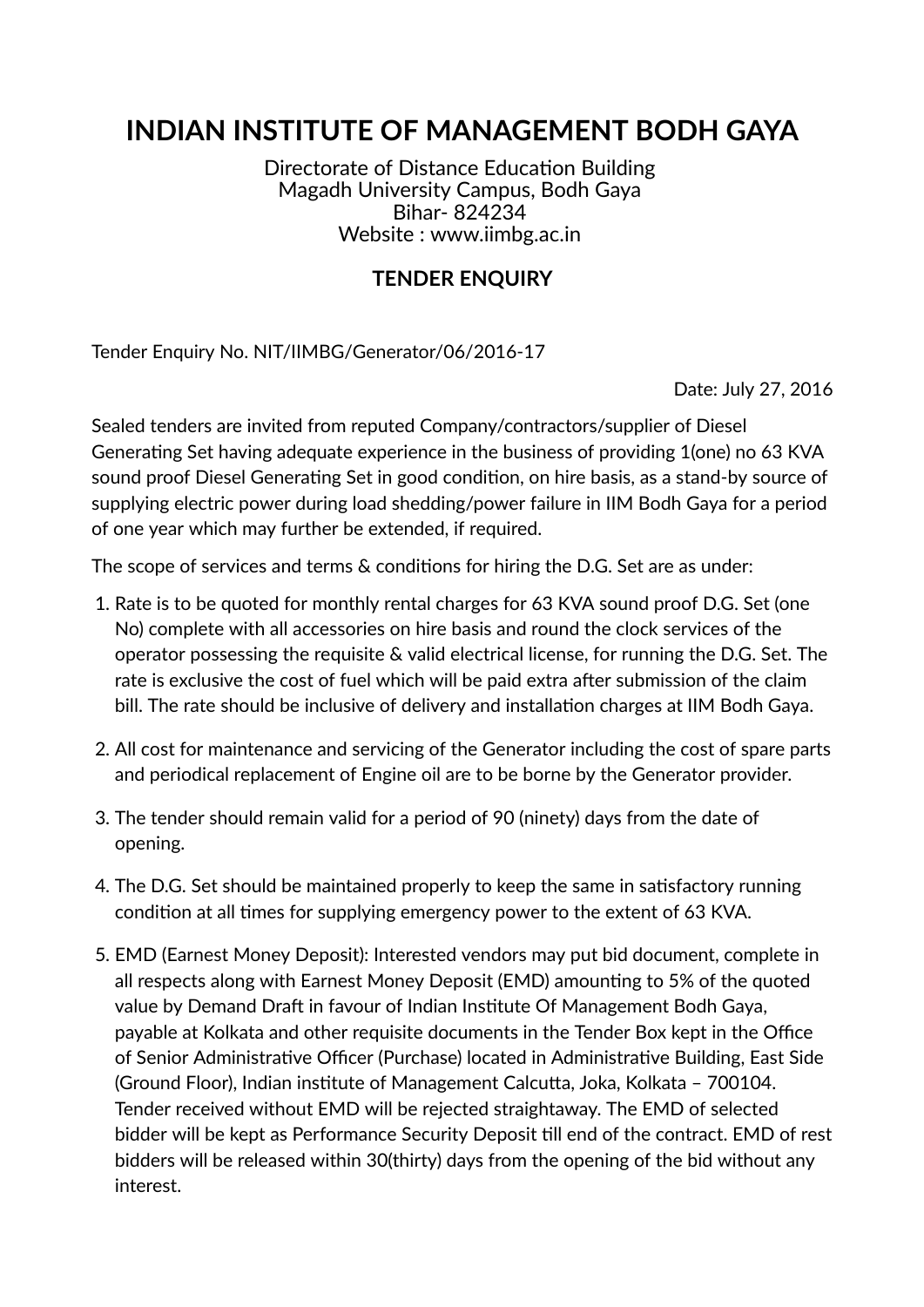- 6. The arrangements for providing accessories like cables, change-over switches, Energy meter etc., if required any, shall be made by the supplier/contractor.
- 7. The charges for transportation, loading & unloading of the D.G. Set for installation of the same at Indian Institute of Management Bodh Gaya premises, as identified by the Indian Institute of Management Bodh Gaya, will be borne by the supplier/contractor.
- 8. The successful bidder should be in a position to install and commission the D.G. Set at Indian Institute of Management Bodh Gaya premises within 14 (fourteen) days from the date of issuance of work order.
- 9. The Contract will remain in force initially for a period of one year from the date of satisfactory commissioning of the D.G. Set at site. However, the contract is subject to termination at any time if the services are not found satisfactory or for any other reason whatsoever. The Contract may be renewed for further period at mutually agreed rates/charges and keeping other terms & conditions unchanged, depending on satisfactory services rendered by the supplier/contractor and requirement of the Indian Institute of Management Bodh Gaya.
- 10. The deployment of operator for running the generator should comply with the labour legislation Act. and Minimum Wage Act of Govt. of India and Govt. of Bihar.
- 11. The contractor will have to remove the D.G. Set from the Indian Institute of Management Bodh Gaya premises within 3 (Three) days from the date of termination or closure of the Contract at their own cost. Mending of any damage caused to the Indian Institute of Management Bodh Gaya property during taking the Generator out of the Indian Institute of Management Bodh Gaya premises will be done by the contractor to original finish, at their cost.
- 12. Penalty Clause: In case of delay in installation/any major break-down of the D.G. Set requiring repairing time for more than two hours, an alternative interim arrangement should be made by the supplier/contractor immediately by providing a substitute Generator of identical capacity at no extra cost. For non-functioning of the D.G. Set or in the event of failure on the part of the contractor to provide an alternative interim generator of identical capacity, within two hours or during power failure/load shedding, penalty at double the pro-rata rate will be imposed and deducted from monthly bill for the generator.
- 13. Terms of Payment of the bill: Monthly rental will be paid on the basis of successful running of the DG set during the month.
- 14. Tender containing any condition leading to unknown/indefinite liability, are liable to be summarily rejected.
- 15. Canvassing in connection with tenders is strictly prohibited and the tenders submitted by the suppliers/contractors who resort to canvassing will be liable for rejection.
- 16. All taxes and duties, etc. or any other tax as applicable shall be payable by contractor and the Institute will not entertain any claim whatsoever in this respect. The rate quoted by the contractor should take care of all such taxes  $\&$  duties etc.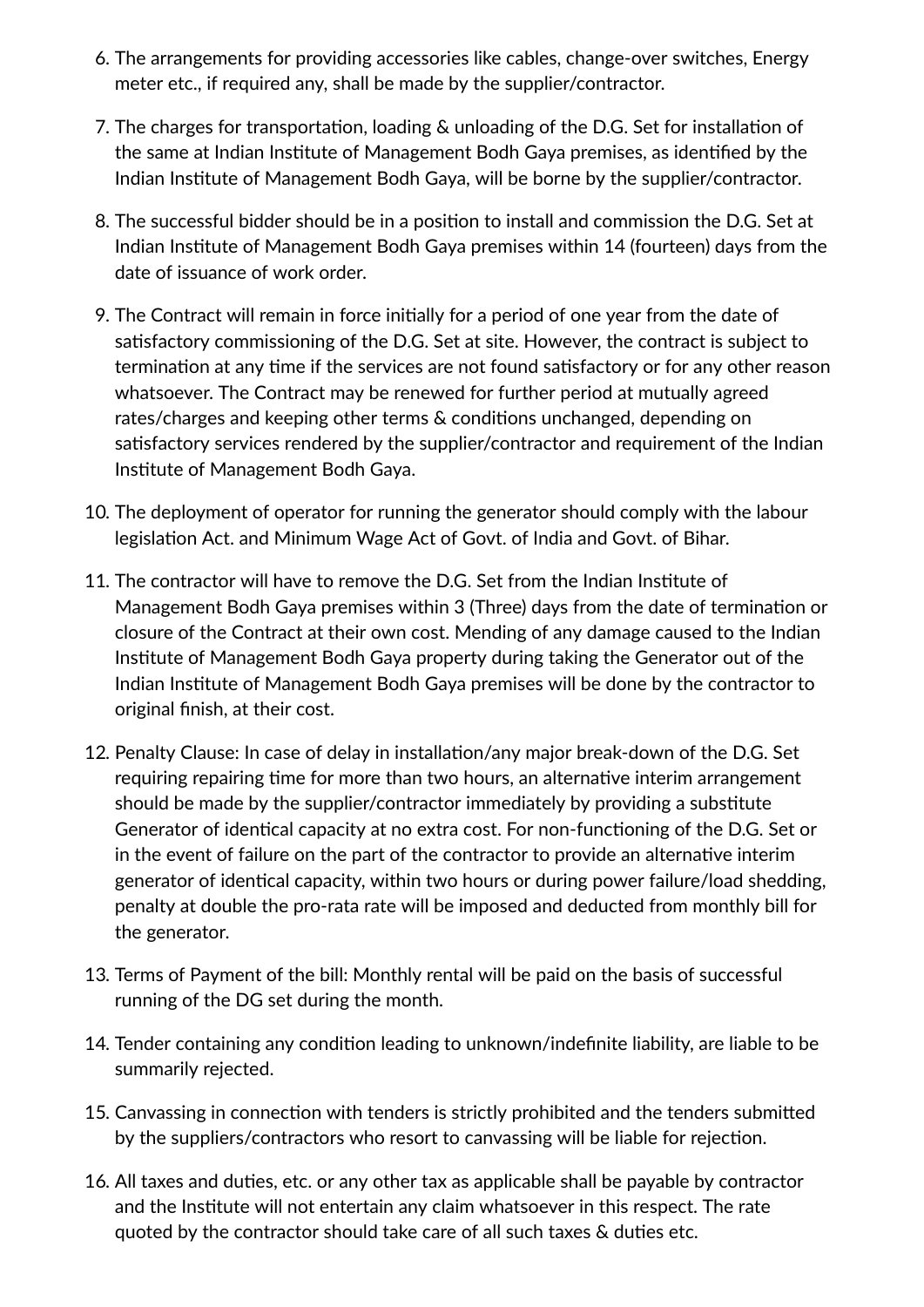17. The Institute reserves the right to reject any or all the tenders without assigning any reason

### **Tender Process:**

Tender is invited in two parts i.e. (1) Qualifying Bid and (2) Financial Bid. The tender form for Qualifying Bid in Proforma prescribed in Annexure-I and the tender form for the Financial Bid in Proforma prescribed in Annexure-II complete in all respects should be dropped in the Tender Box in two separate sealed covers addressed to the Senior Administrative Officer (Purchase) located in Administrative Building, East Side (Ground Floor), Indian institute of Management Calcutta, Joka, Kolkata-700104 along with a Demand Draft of Rs.100/-(Non-refundable) to be drawn in favour of "Indian Institute of Management Bodh Gaya" payable at Kolkata, as cost of Bid Document to be submitted with Qualifying Bid (Annexure- I) by 2.00 p.m. on August 9, 2016. The sealed cover may be super-scribed with "Contract for hiring of 1(one) no 63 KVA sound proof Diesel Generating set for Indian Institute of Management Bodh Gaya". Incomplete bid documents will be rejected. Late submission of tenders will not be accepted.

Istyce

**Senior AdministrativeOfficer (Purchase), IIM Calcutta & Convener** (Purchase Committee), IIM Bodh Gaya

## **INDIAN INSTITUTE OF MANAGEMENT BODH GAYA**

**Annexure – I**

#### **QUALIFYING BID DOCUMENT**

- 1. Name of the Company / Contractor / Supplier
- 2. Address of the Company / Contractor / Supplier
- 3. Name, Address & Phone No. of the proprietor:
- 4. Electrical License No. (to be attached photocopy of the license)
- 5. The intending parties will have to submit the proof for up to date clearance certificate of Income Tax and Trade License.
- 6. No. of years of experience in providing Generator service.
- 7. PAN No.
- 8. Service Tax Registration No.

**DECLARATION**